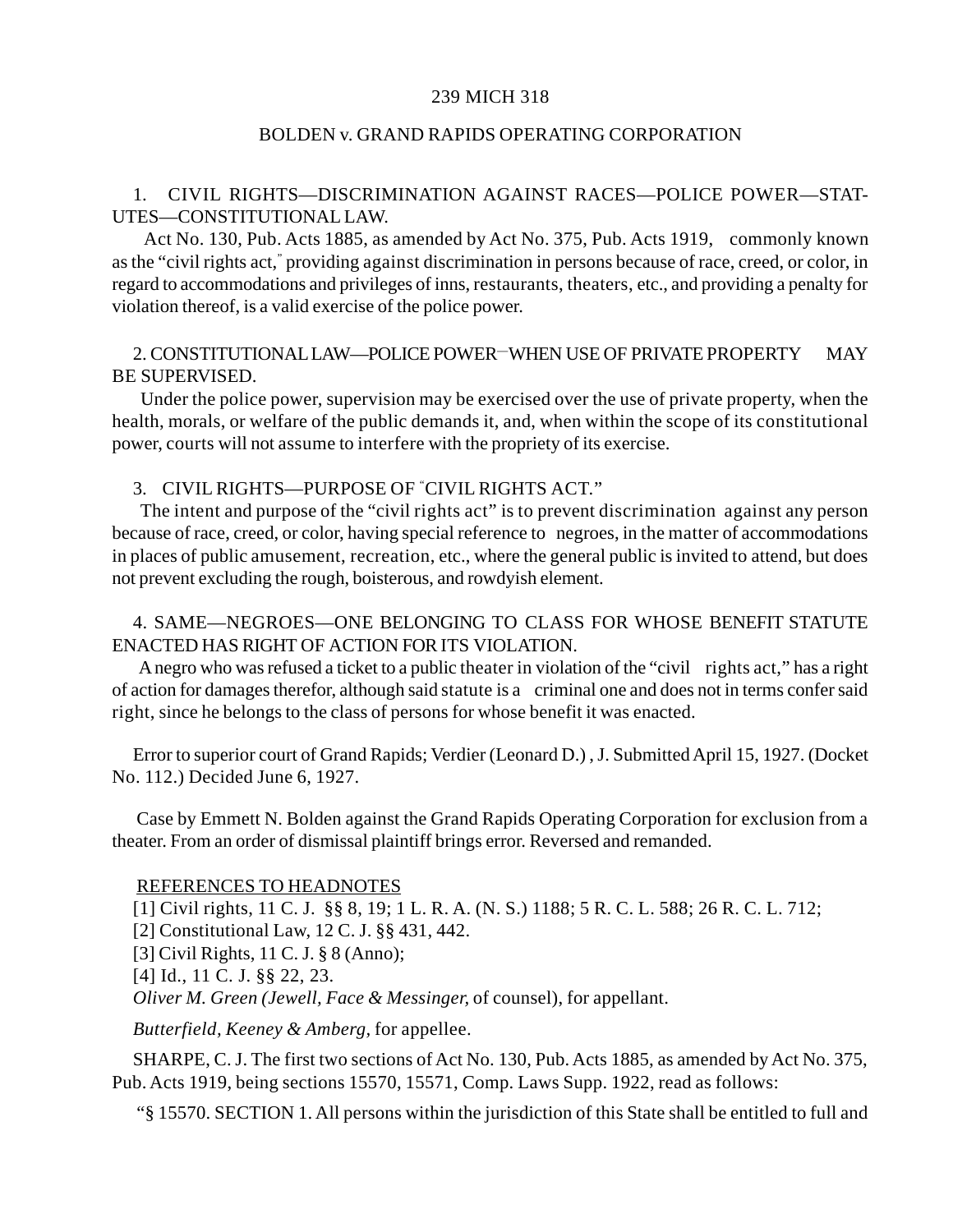equal accommodations, advantages, facilities and privileges of inns, restaurants, eating houses, barber shops, public conveyances on land and water, theaters, motion picture houses and all other places of public accommodation, amusement and recreation and all public educational institutions of the State subject only to the conditions and limitations established by law and applicable alike and to all citizens.

"§ 15571. SEC. 2. Any person being an owner, lessee, proprietor, manager, superintendent, agent or employee of any such place who shall directly or indirectly refuse, withhold from or deny to any person any of the accommodations, advantages, facilities and privileges thereof or directly or indirectly publish, circulate, issue, display, post or mail any written or printed communications, notice or advertisement to the effect that any of the accommodations, advantages, facilities and privileges of any such places shall be refused, withheld from or denied to any person on account of race, creed or color or that any particular race, creed or color is not welcome, objectionable or not acceptable, not desired or solicited, shall for every such offense be deemed guilty of a misdemeanor and upon conviction thereof shall be fined not less than fifteen dollars or more than one hundred dollars or shall be imprisoned in the county jail for not less than ten days nor more than ninety days or both such fine and imprisonment in the discretion of the court."

The plaintiff, a dentist by profession, is a colored man, a native-born American citizen. The defendant is a corporation. It conducts and operates a theater in the city of Grand Rapids. Plaintiff sought to procure a ticket entitling him to a seat on the first floor. He was denied the privilege of doing so, solely because of his color and race. In this action he seeks to recover damages for such exclusion. Defendant's motion to dismiss for the reason that the declaration did not state a cause of action was granted. Plaintiff reviews the judgment entered by writ of error. Two questions are presented :

- (1) Is the act constitutional?
- (2) If so, does it confer a right of action for its violation?

1. The act in question is usually called the "civil rights act." Its purpose is apparent. While it applies to "all persons within the jurisdiction of this State," it cannot be doubted that it was enacted with special reference to those of African descent. It clearly provides against discrimination on the part of those conducting theaters by withholding from or denying to colored people the accommodations, advantages, facilities, or privileges accorded to others. The power of the legislature to so provide rests upon its so-called police power. The existence of this power and the enactment of laws pursuant to it are necessary to the well-being of the people of all civilized communities.

" Courts have consistently and wisely declined to set any fixed limitations upon subjects calling for the exercise of this power." *People v. Brazee,* 183 Mich. 259, 262 (L. R. A. 1916E, 1146).

As was said by Shaw, C. J., in *Commonwealth v. Alger,* 7 Cush. (Mass.) 53, 85:

"The power we allude to is rather the police power, the power vested in the legislature by the constitution, to make, ordain, and establish all manner of wholesome and reasonable laws, statutes, and ordinances, either with penalties or without, not repugnant to the constitution, as they shall judge to be for the good and welfare of the Commonwealth."

"It is elementary that all property is held subject to the general police power to regulate and control its use so as to secure the general safety." *Peninsular Stove Co. v. Burton,* 220 Mich. 284, 286.

Under it supervision may be exercised over "the use of private property, when the health, morals, or welfare of the public demands it." *People v. Smith,* 108 Mich. 527 (32 L. R. A. 853, 62 Am. St. Rep. 715). And when within the scope of its constitutional power, courts will not assume to interfere with the propriety of its exercise.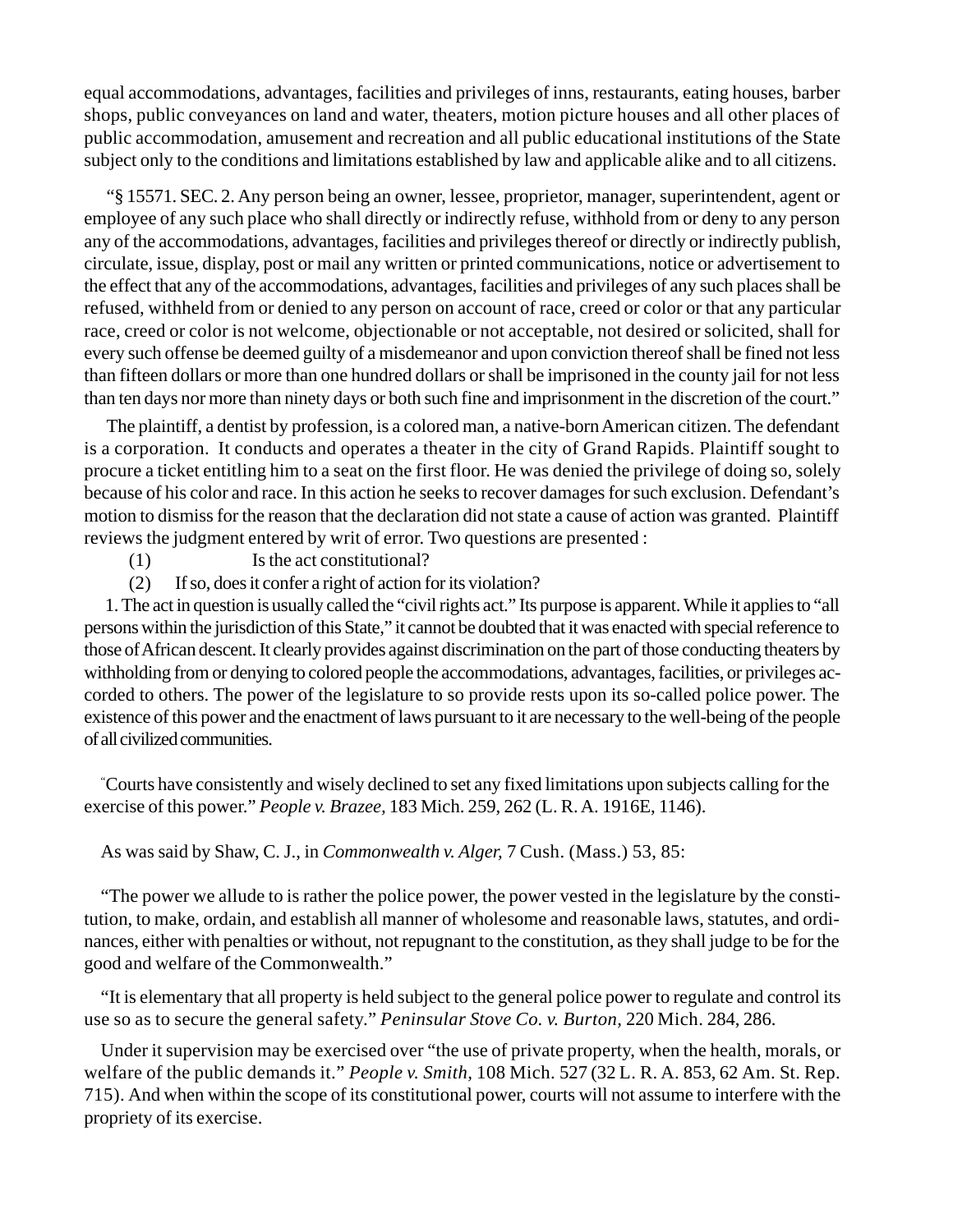Our State legislature has enacted many such laws. Among those affecting theaters are provisions for fire escapes, for ample means of egress, and that the doors in the halls thereof shall be made to open outward. These serve to illustrate by example the broad distinction between regulatory laws clearly within the police power and those by which it is sought to regulate and control the conduct of a private business, based on the claim that it is of such a character that it is clothed with a public interest and therefore subject to regulation by the public. A discussion of the validity of the latter class will be found in *Wolff Packing Co. v. Industrial Court,* 262 U. S. 522 (43 Sup. Ct. 630, 27 A. L. R. 1280) ; *Michigan Public Utilities Comm'n v. Duke,* 266 U. S. 570 (45 Sup. Ct. 191, 36 A. L. R. 1105) ; *Tyson v. Banton,* U. S*.* Adv. Ops. 1926, 27, p. 493 (47 Sup. Ct. 426).

As it is upon these and like cases that defendant places reliance, it may be well to state the issues on which they were decided. In the *Wolff Case,* the constitutionality of what is known as the industrial relations act of Kansas was considered. This act declared certain industries, among them the manufacture and preparation of food for human consumption, to be affected with a public interest, and vested in the court created by it the power to adjust the wages of workmen engaged therein. Chief Justice Taft stated the essence of the act to be:

"It curtails the right of the employer on the one hand, and of the employee on the other, to contract about his affairs."

And added:

"This is part of the liberty of the individual protected by the guaranty of the due process clause of the Fourteenth Amendment."

The *Michigan Public Utilities Commission Case* involved the power of the State legislature to regulate and control those engaged in the business of transporting persons or property from certain points in Michigan to cities in Ohio, and it was held that the regulations imposed were "a burden upon interstate commerce," and that it was—

"beyond the power of the State by legislative fiat to convert property used exclusively in the business of a private carrier into a public utility, or to make the owner a public carrier, for that would be taking private property for public use without just compensation, which no State can do consistently with the due process of law clause of the Fourteenth Amendment."

In the *Tyson Case,* an effort was made by legislation in the State of New York to declare that the charge for admission to theaters was a matter of public interest and to regulate the price for which tickets thereto should be sold, and it was held that the public had no such interest in the business as would permit its control in that way by the legislature under its police power.

The validity of the act in question is in no way affected by these decisions. The intent and purpose of the legislature in its enactment cannot be doubted. It clearly indicates a belief on their part that the public safety and general welfare of our people demand that, when the public are invited to attend places of public accommodation, amusement, and recreation, there shall be no discrimination among those permitted to enter because of race, creed or color. It is bottomed upon the broad ground of the equality of all men before the law. It does not provide that all persons who present themselves at a theater must be admitted. The proprietor may exclude "the rough, boisterous, and rowdyish element." *Meisner v. Detroit, etc., Ferry Co.,* 154 Mich. 545 (129 Am. St. Rep. 493).

In our opinion, the act is a valid regulation imposed by the State in its exercise of the police power.

In *Ferguson v. Gies,* 82 Mich. 358 (9 L. R. A. 589**,** 21 Am. St. Rep. 576), it was held that recovery might be had under this act against the keeper of a restaurant who refused to serve a colored man in the same part of the building in which white people were served. The constitutionality of the act was not raised in that case, but it may be assumed that it was not overlooked by defendant's counsel.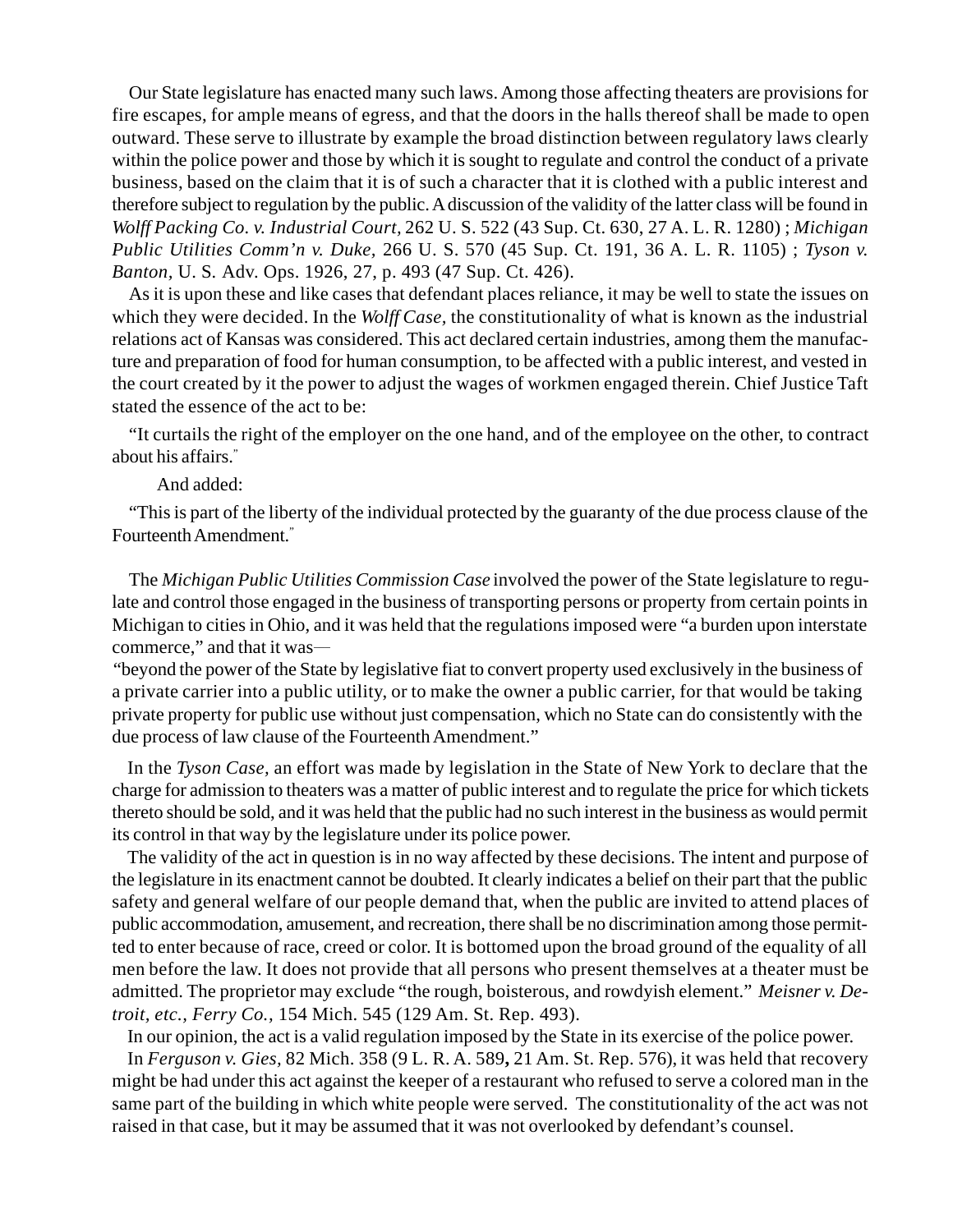Many of the other States have civil rights acts, with provisions quite similar to that here considered. They have, so far as we are able to ascertain, been uniformly upheld. See citations in the *Ferguson Case, supra.* What are perhaps regarded as the leading cases in which the constitutional question was discussed are *People v. King,* 110 N. Y. 418 (18 N. E. 245, 1 L. R. A. 293, 6 Am. St. Rep. 389), and *Donnell v. State,* 48 Miss. 661 (12 Am. Rep. 375). In the former it was said:

"But the law in question simply insures to colored citizens the right to admission, on equal terms with others, to public resorts and to equal enjoyment of privileges of a quasi-public character. The law cannot be set aside, because it has no basis in the public interest, and the promotion of the public good is the main purpose for which the police power may be exerted; and whether, in a given case, it shall be exerted or not, the legislature is the sole judge, and a law will not be held invalid because, in the judgment of a court, its enactment was inexpedient or unwise."

It was also pointed out that—

"The State could not pass a law making the discrimination made by the defendant. The amendments to the Federal Constitution would forbid it."

And the question was propounded :

"May not the State impose upon individuals having places of public resort the same restriction which the Federal Constitution places upon the State?"

And in the latter:

"The large subjects of the general welfare, safety, happiness, and prosperity of the people of the State are committed to the legislature, to be advanced and promoted by legislation. \* \* \* In the nature of things, the legislature must judge finally and conclusively of the fitness and adaptation of a law to promote the general good and happiness of the people, and its conclusion is obligatory upon the courts."

See, also, *Joseph v. Bidwell,* 28 La. Ann. 382. (26 Am. Rep. 102) ; *Jones v. Broadway Roller Rink Co.,* 136 Wis. 595 (118 N. W. 170, 19 L. R. A. [N. S.] 907) ; *Jones v. Kehrlein,* 49 Cal. App. 646 (194 Pac. 55) ; *Greenberg v. Western Turf Ass'n,* 140 Cal. 357 (73 Pac. 1050); *Joyner v. Moore-Wiggins Co.,* 152 N. Y. App. Div. 266 (136 N. Y. Supp. 578), affirmed in 211 N. Y. 522 (105 N. E. 1088).

2. The claim of defendant's counsel in regard to the right of action is thus stated :

"The civil rights act is a criminal statute only, and does not give rise to an action for damages for its violation."

Counsel urge that "a theater is a private enterprise;" that "in the absence of statute the proprietor of a theater may exclude therefrom any persons whomsoever;" that plaintiff's right of action must be based solely on the violation of the statute; that no such right existed at the common law; that the statute does not in terms confer the right, and therefore the only liability of defendant for its violation is by criminal prosecution. This contention finds support in decisions in which certain acts and ordinances containing penal provisions, but expressly conferring no right of private action, were considered. We think, however, that there is a clear distinction between the effect of such regulatory provisions and those provided for in the civil rights act. In the former, the duty enjoined is merely for the benefit of the public, and the penalty is imposed to secure its enforcement. In *Taylor v. Railroad Co.,* 45 Mich. 74 (40 Am. Rep. 457), it was held that a city ordinance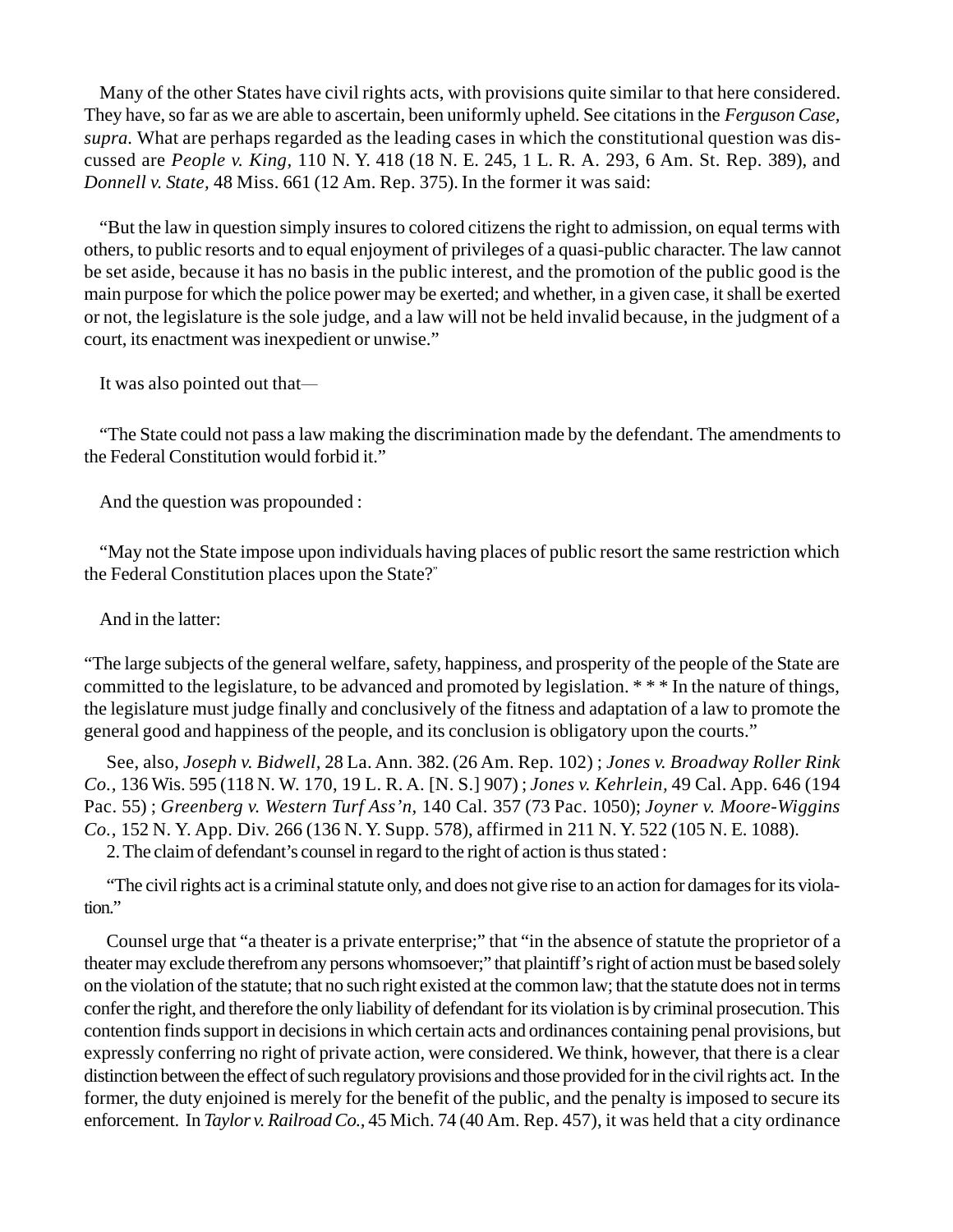requiring the owner to keep his sidewalk free from ice would not support an action for damages for injury to one slipping and falling thereon. It was there said:

"The nature of the duty and the benefits to be accomplished through its performance must generally determine whether it is a duty to the public in part or exclusively, or whether individuals may claim that it is a duty imposed wholly or in part for their especial benefit."

In *Lepard v. Railroad Co.,* 166 Mich. 373 (40 L. R. A. [N. S.] 1105), it was held that a violation of the statute requiring engineers to blow the whistles of their locomotives when approaching a highway crossing would not support an action by an employee working on the section because he was "not within the class intended to be protected by the statute." It was also said:

"It is a well-established principle that the violation of a statutory duty is the foundation of an action in favor of such persons only as belong to the class intended by the legislature to be protected by such statute."

The doctrine was stated in other words in *Sterling v. Union Carbide Co.,* 142 Mich. 284, 287, as follows :

"There are, however, numerous cases in this State which declare and apply the well-recognized rule that, where a statute requires an act to be done or abstained from by one person for the benefit of another, an action lies in favor of the latter for a failure to observe the requirements of the statute."

A number of cases are cited, including *Ferguson v. Gies, supra.*

In *Syneszewski v. Schmidt,* 153 Mich. 438, an action was brought on behalf of a child under 16 years of age, employed in violation of the statute, for injuries sustained in a tannery. The court said, at page 441:

 "It is the general rule that a civil action is maintainable where the person complaining is of a class entitled to take advantage of the law, is a sufferer from the disobedience, is not himself a partaker in the wrong of which he complains, or is not otherwise precluded by the principles of the common law from his proper standing in court."

In the later case of *Sorenson v. Kalamazoo Auto Sales Co.*, 201 Mich. 318, the action involved the failure of the defendants to maintain an automatic gate at an elevator opening, as required by the statute, and was brought by an invitee against both the owner and the lessee. Speaking for the court, Mr. Justice FELLOWS said:

"We are met at the threshold of this inquiry with the question common to both defendants, of whether this statute is available to the instant plaintiff. It cannot be denied that a plaintiff seeking the benefit of a statute of this character must belong to the class for whose protection the law was passed; that the statute was designed to prevent such injuries as were suffered by the individual claiming the damages is essential."

The rule is thus stated in 1 C. J. p. 957:

"The true rule is said to be that the question should be determined by a construction of the provisions of the particular statute, and according to whether it appears that the duty imposed is merely for the benefit of the public, and the fine or penalty a means of en-forcing his duty and punishing a breach thereof, or whether the duty imposed is also for the benefit of particular individuals or classes of individuals. If the case falls within the first class the public remedy by fine or penalty is exclusive, but if the case falls within the second class a private action may be maintained; particularly where the injured party is not entitled, or not exclusively entitled, to the penalty imposed."

More particularly applicable to the present case is the following from 5 R. C. L. p. 604*:*

"In cases where there has been illegal discrimination the person aggrieved has clearly a civil right of action for damages, and this is true although the provision for the enforcement of a civil rights statute under which the complainant claims redress provides for a criminal prosecution only. This right accrues by virtue of the general rule that where a statute imposes upon any person a specific duty for the protec